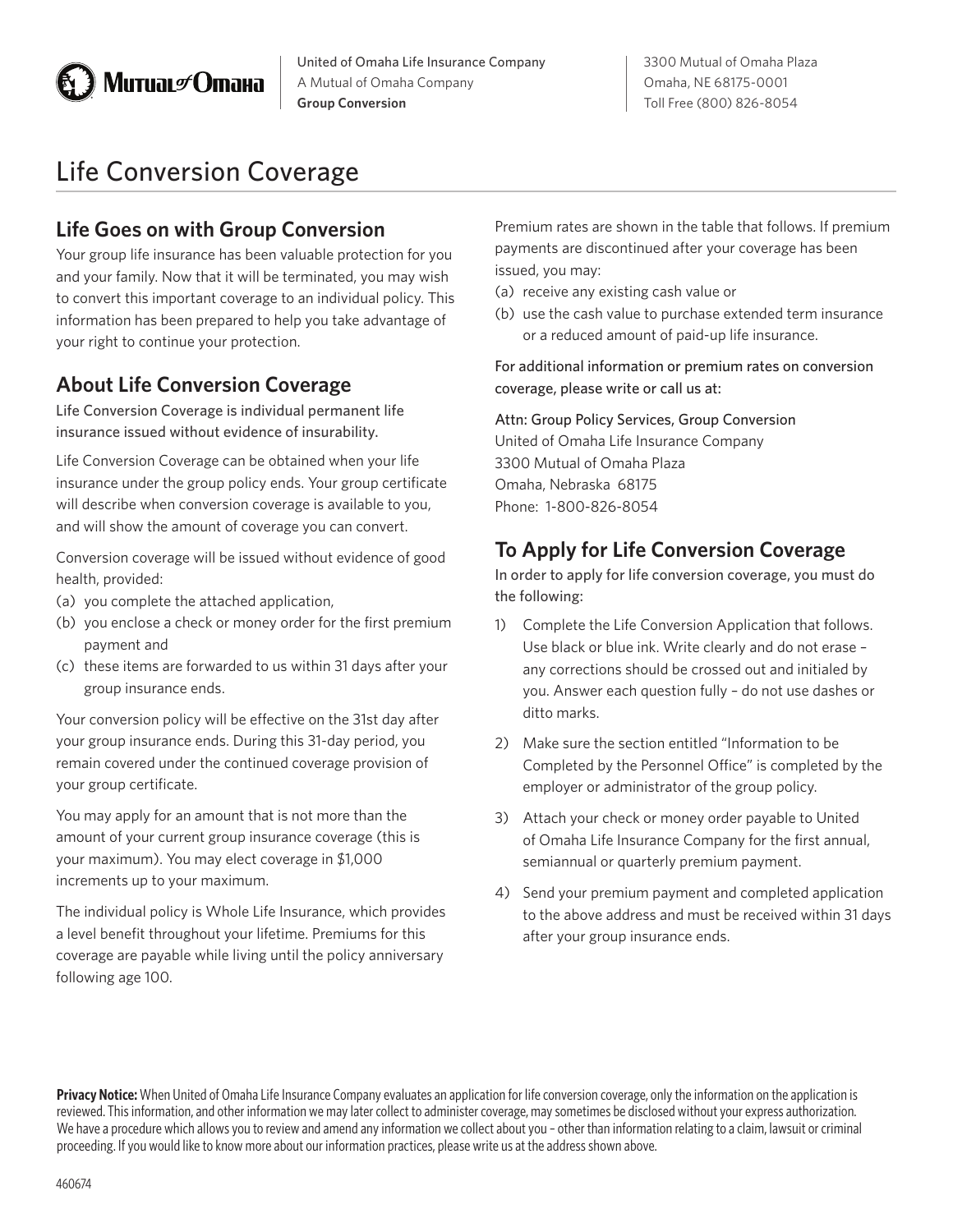## **Calculating the Premium**

The premium amounts in the table below are per \$1,000 of coverage. Calculate your annual, semiannual, quarterly or monthly premium in the calculation worksheet, following the steps and example below.

#### **To Calculate Annual, Semiannual and Quarterly Premium:**

- 1) Divide your desired death benefit amount by 1,000.
- 2) Locate your age group and gender on the table below to identify the premium rate per thousand.
- 3) Multiply #1 by #2 above.
- 4) Add \$36 for the annual policy fee to obtain the **annual premium** for the coverage.
- 5) Multiply the annual premium by .52 to obtain the **semiannual premium** for the coverage.
- 6) Multiply the annual premium by .275 to obtain the **quarterly premium**.

| Rate/\$1,000     |        |             | Rate/\$1,000     |        |             | Rate/\$1,000     |        |        |
|------------------|--------|-------------|------------------|--------|-------------|------------------|--------|--------|
| <b>Issue Age</b> | Female | <b>Male</b> | <b>Issue Age</b> | Female | <b>Male</b> | <b>Issue Age</b> | Female | Male   |
| $0 - 4$          | 3.60   | 3.60        | 52               | 25.48  | 31.37       | 69               | 53.49  | 75.18  |
| $5 - 9$          | 4.56   | 4.56        | 53               | 26.31  | 32.58       | 70               | 56.22  | 79.21  |
| $10 - 14$        | 5.40   | 5.40        | 54               | 27.26  | 34.16       | 71               | 60.03  | 84.44  |
| $15-17$          | 7.08   | 7.08        | 55               | 28.31  | 35.83       | 72               | 63.95  | 89.57  |
| 18-19            | 9.00   | 10.00       | 56               | 29.29  | 37.36       | 73               | 68.23  | 95.29  |
| $20 - 24$        | 10.50  | 11.60       | 57               | 30.17  | 38.99       | 74               | 72.56  | 101.07 |
| 25-29            | 12.50  | 13.80       | 58               | 31.04  | 40.52       | 75               | 77.76  | 108.23 |
| $30 - 34$        | 14.50  | 16.50       | 59               | 32.02  | 42.26       | 76               | 84.32  | 116.48 |
| 35-39            | 17.00  | 20.00       | 60               | 33.33  | 44.44       | 77               | 90.23  | 124.09 |
| $40 - 44$        | 19.50  | 24.99       | 61               | 35.18  | 47.39       | 78               | 95.77  | 131.07 |
| 45               | 21.80  | 24.99       | 62               | 36.92  | 50.22       | 79               | 101.36 | 138.23 |
| 46               | 22.27  | 25.81       | 63               | 38.78  | 53.16       | 80               | 107.00 | 145.45 |
| 47               | 22.86  | 26.76       | 64               | 40.63  | 56.11       | 81               | 115.74 | 157.07 |
| 48               | 23.57  | 27.82       | 65               | 42.48  | 59.05       | 82               | 124.44 | 168.92 |
| 49               | 23.91  | 28.45       | 66               | 45.21  | 63.08       | 83               | 132.70 | 180.01 |
| 50               | 24.12  | 29.16       | 67               | 47.93  | 67.11       | 84               | 140.84 | 191.10 |
| 51               | 25.00  | 30.45       | 68               | 50.66  | 71.15       | 85               | 149.10 | 202.19 |

## **Example** (Assumes a 50-year-old male with current group life coverage of \$20,000.)



 $x \quad .52 =$ 

Total annual premium **Total semiannual premium**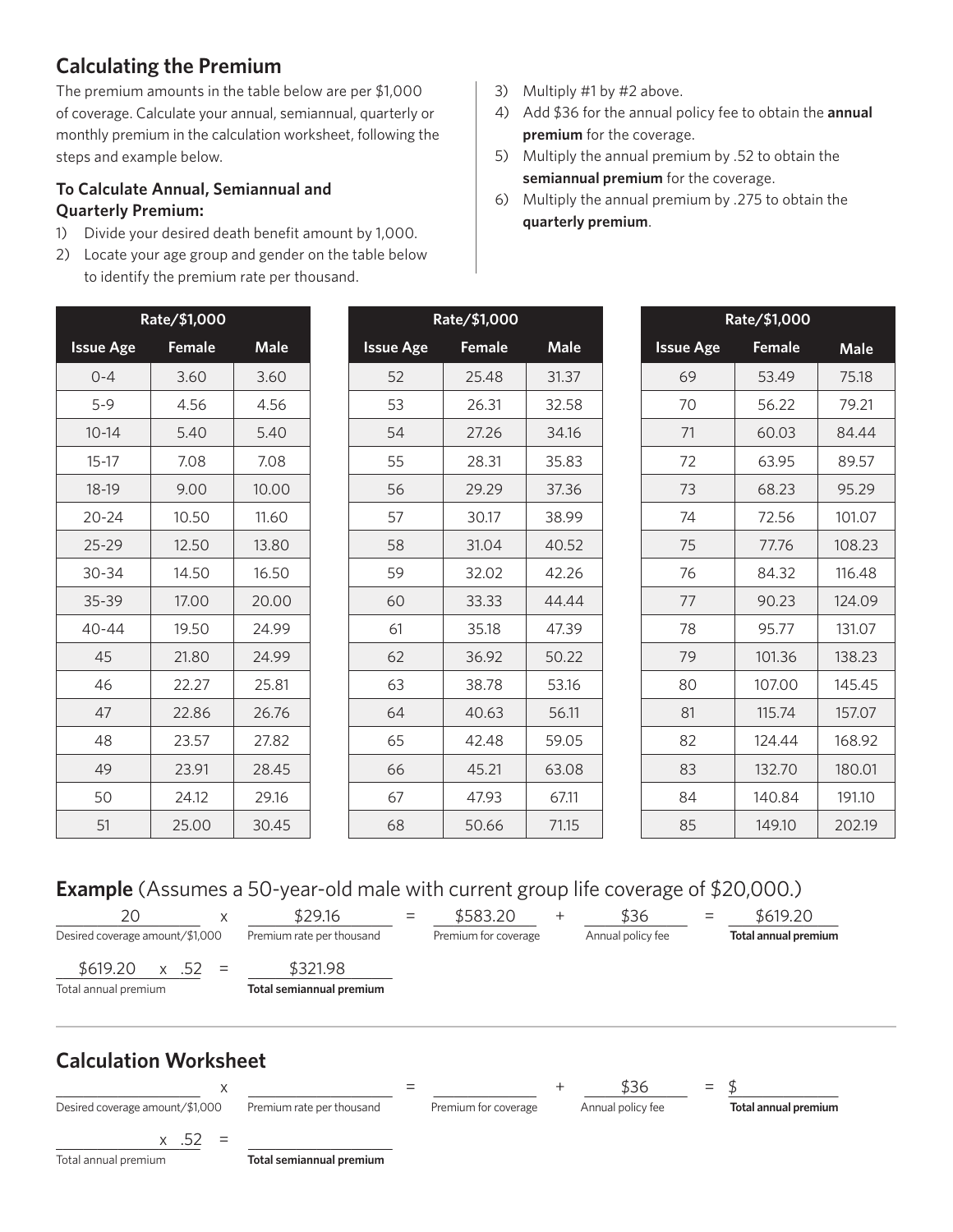## Conversion Application

This completed application with premium payment must be received within 31 days after your group insurance ends. Mail the conversion to: Attn: Group Policy Services, Group Conversion, United of Omaha Life Insurance Company, 3300 Mutual of Omaha Plaza, Omaha, Nebraska 68175.

#### **Life Insurance Section**

| 1) Applicant's Name (First, Middle, Last)                                                                                                                                                                                                        |                           |  |  |
|--------------------------------------------------------------------------------------------------------------------------------------------------------------------------------------------------------------------------------------------------|---------------------------|--|--|
| 2) Social Security Number                                                                                                                                                                                                                        | G<br>$2)$   $\vdash$<br>□ |  |  |
| 3) $\Box$ Male $\Box$ Female                                                                                                                                                                                                                     | 3) I t                    |  |  |
| Year                                                                                                                                                                                                                                             |                           |  |  |
| 6) Residence (Number, Street, City, State ZIP)                                                                                                                                                                                                   | 4) M                      |  |  |
|                                                                                                                                                                                                                                                  | 5) W<br>$\left( \right $  |  |  |
|                                                                                                                                                                                                                                                  |                           |  |  |
| 8) Amount of Insurance \$<br>(Show amount in thousands, not greater than the amount<br>you are entitled to convert.)                                                                                                                             | Life<br>l am a            |  |  |
| 9) Mode of Premium Payments<br>$\Box$ Annually $\Box$ Semiannually $\Box$ Quarterly                                                                                                                                                              | cover<br>obliga           |  |  |
| 10) Amount Paid with Application                                                                                                                                                                                                                 | $1)$   $\uparrow$         |  |  |
| $\updownarrow$                                                                                                                                                                                                                                   | $2)$ T                    |  |  |
| 11) Beneficiary Information                                                                                                                                                                                                                      | er<br>ın                  |  |  |
| <b>Primary Beneficiary</b>                                                                                                                                                                                                                       |                           |  |  |
|                                                                                                                                                                                                                                                  | Date                      |  |  |
|                                                                                                                                                                                                                                                  | State                     |  |  |
| Secondary Beneficiary                                                                                                                                                                                                                            | Appli<br>Signa            |  |  |
| Relationship to Applicant ___                                                                                                                                                                                                                    |                           |  |  |
| Payment will be shared equally by all primary beneficiaries<br>who survive you; if none, it will be shared equally by all<br>contingent beneficiaries who survive you. Unless otherwise<br>stated, you have the right to change the beneficiary. |                           |  |  |

#### **Group Insurance Section**

- 1) Group Policyholder Saint Mary's College of California Group Policy No. **G000BNN5**
- have been insured under the above Group Policy as:  $\Box$  An employee or member  $\Box$  A dependent
- became insured under the Group Policy:

| Month | Jav |  |
|-------|-----|--|
|       |     |  |

4) My group insurance terminated:

Month Day Day Year

Vas termination due to disability?  $\Box$  Yes  $\Box$  No If "Yes," give date and cause of disability.)

#### **Agreements Section**

applying to United of Omaha for the life conversion rage shown above. I agree United will not be under any ation or liability under this application unless:

- have the right to convert the insurance shown above.
- he application is fully completed, premium payment nclosed and received within 31 days after my group isurance ends.

 $sigma$  in  $\frac{1}{2}$  is signed in  $\frac{1}{2}$  is signed in  $\frac{1}{2}$  is signed in  $\frac{1}{2}$  is signed in  $\frac{1}{2}$ 

icant's iture \_\_